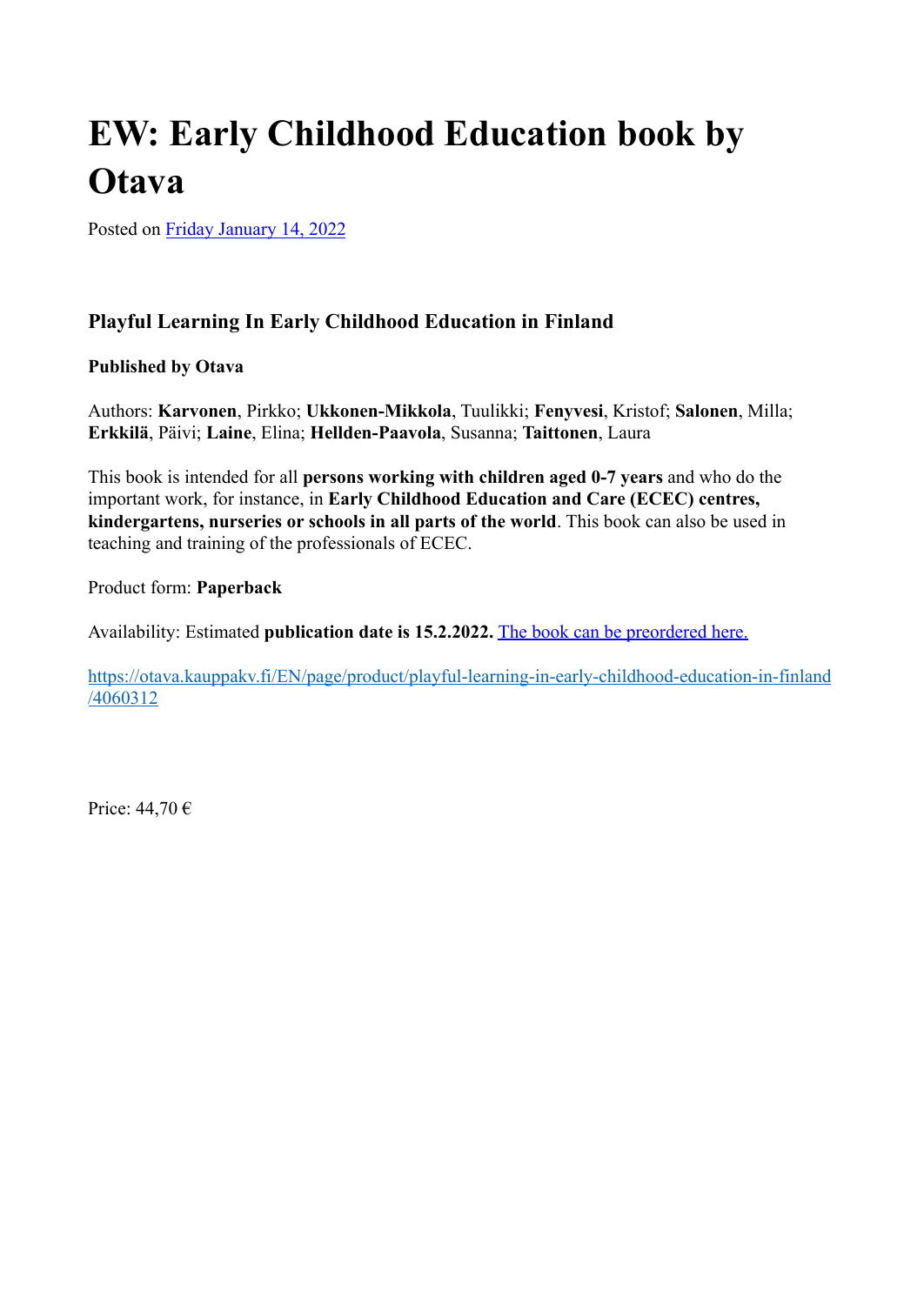

First, in this book, we describe **early childhood education in Finland** generally and the national directions that guide the work in ECEC centres. Second, we concentrate on describing **playful learning (children aged three to seven) in different learning areas** like language, art, mathematics and motor skills. Additionally, we describe the learning of children under three years of age and at the end of the book, we describe **practical activities for each learning area**. Through play, children learn, develop, and acquire a foundation for lifelong learning.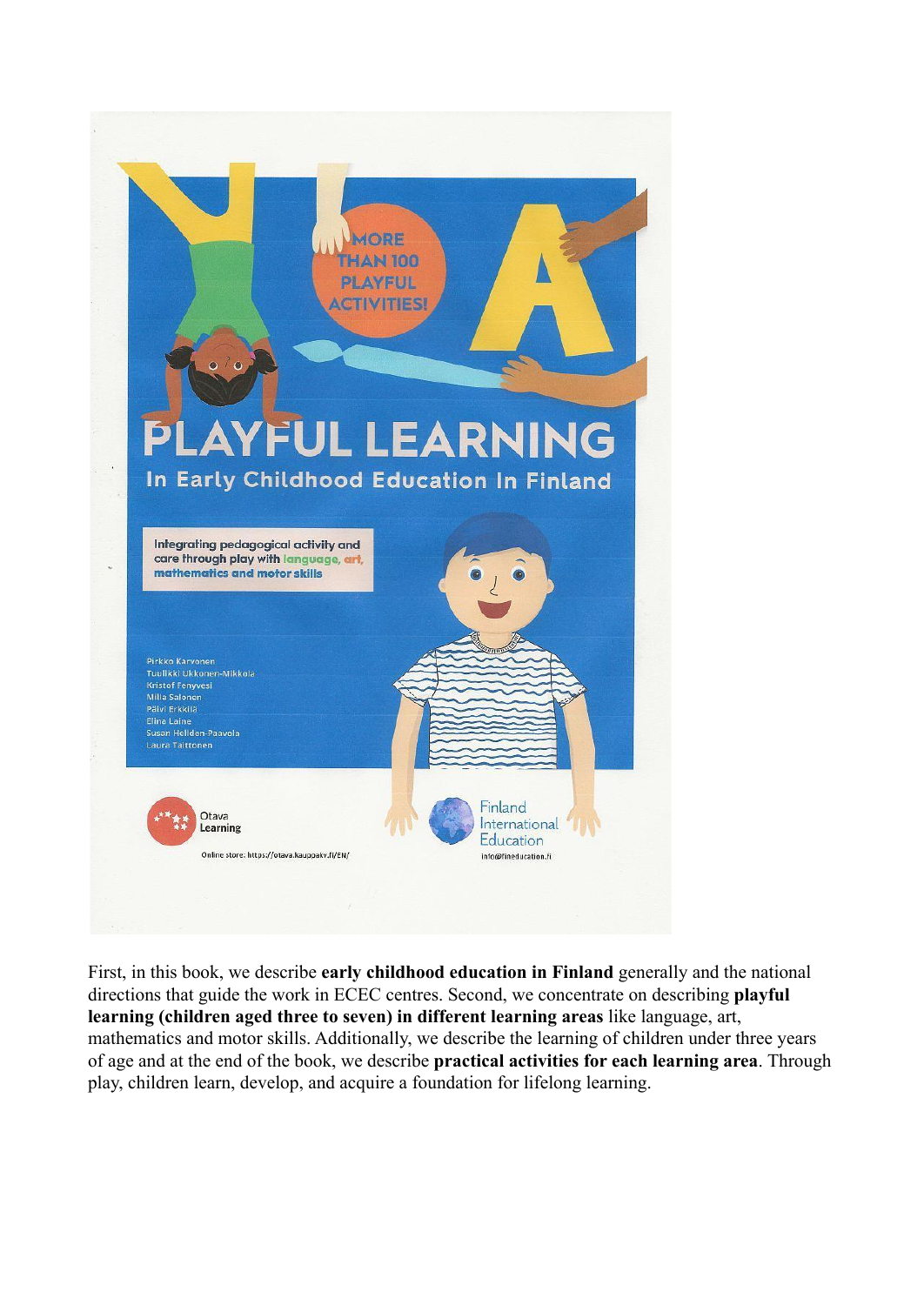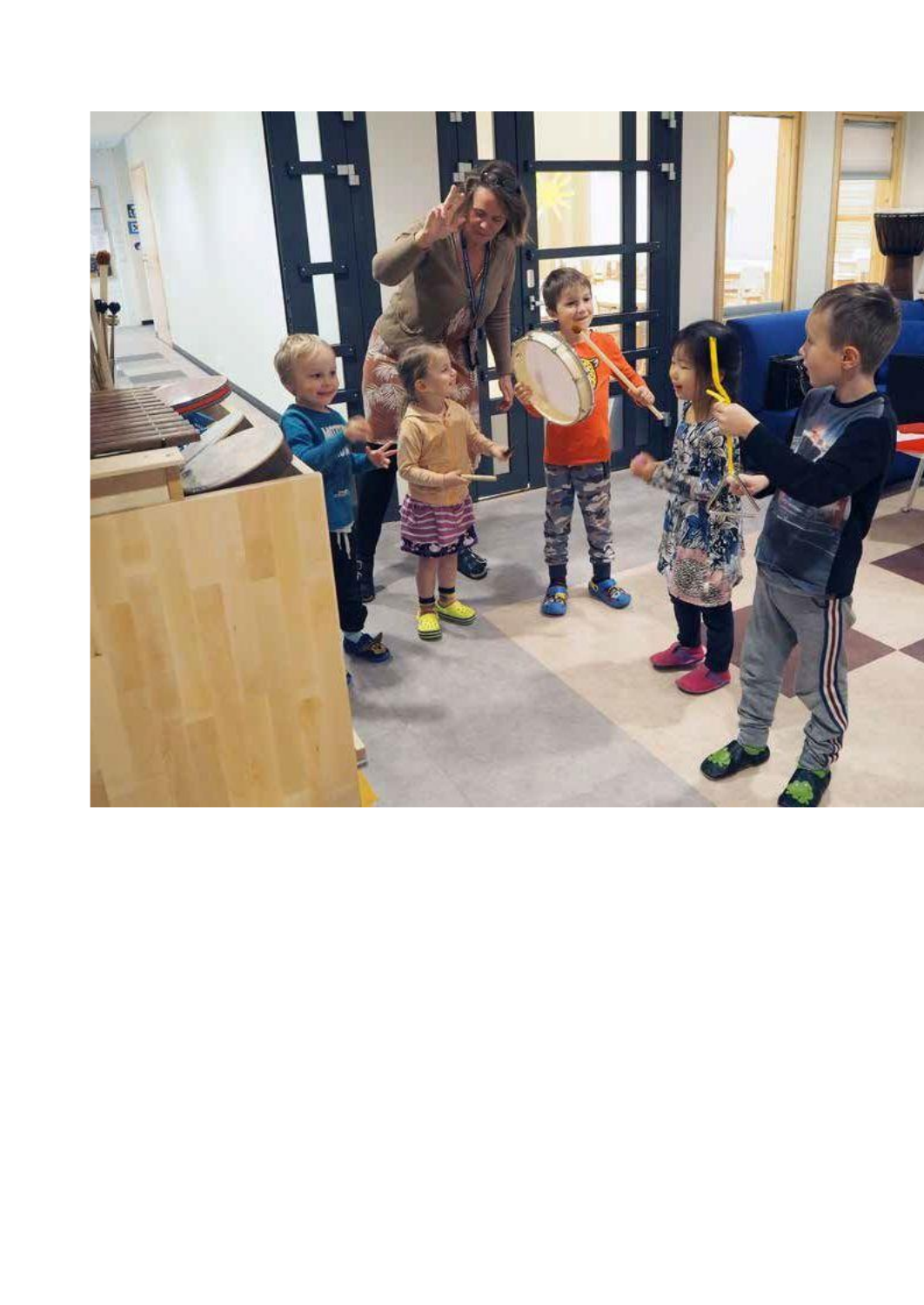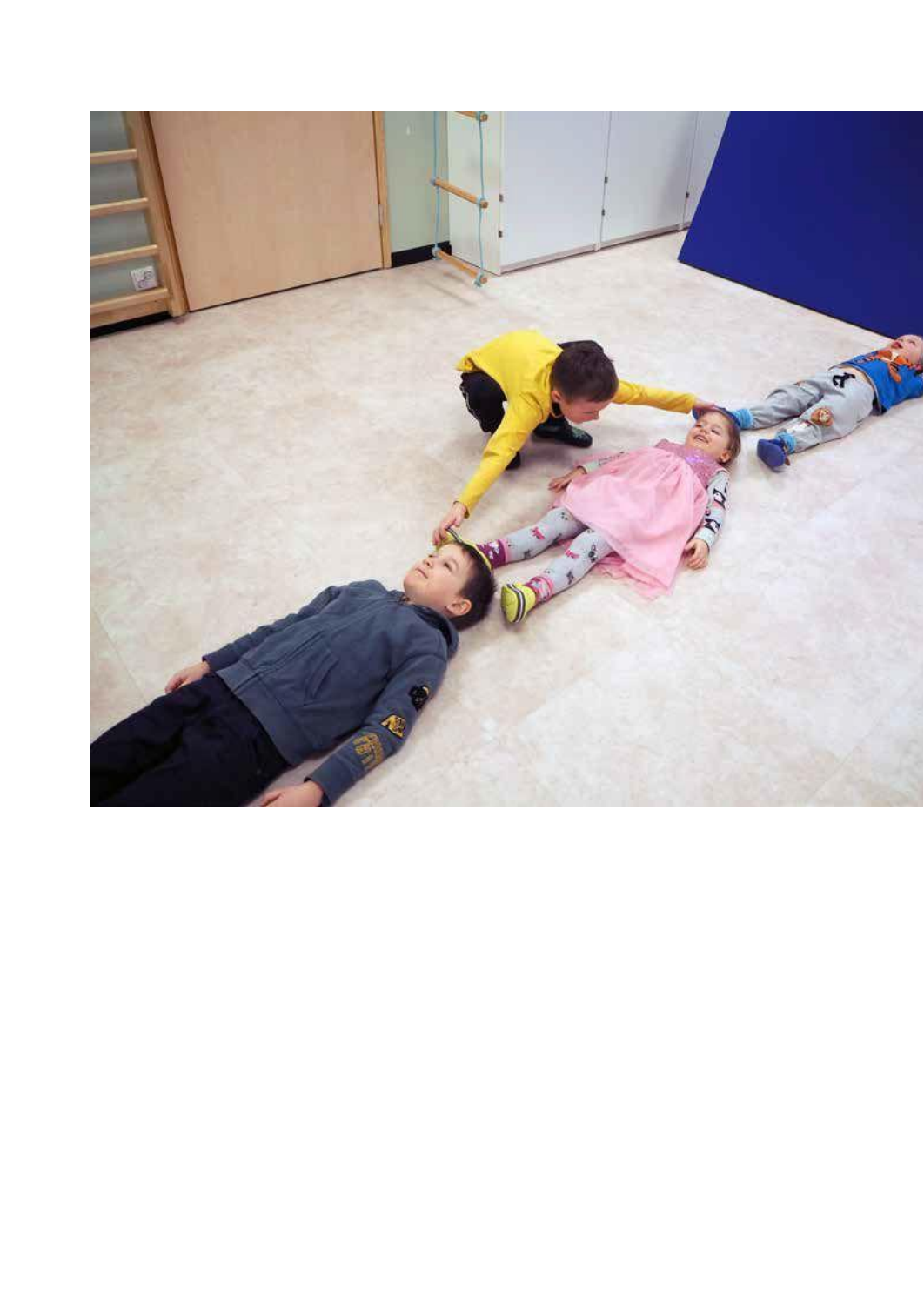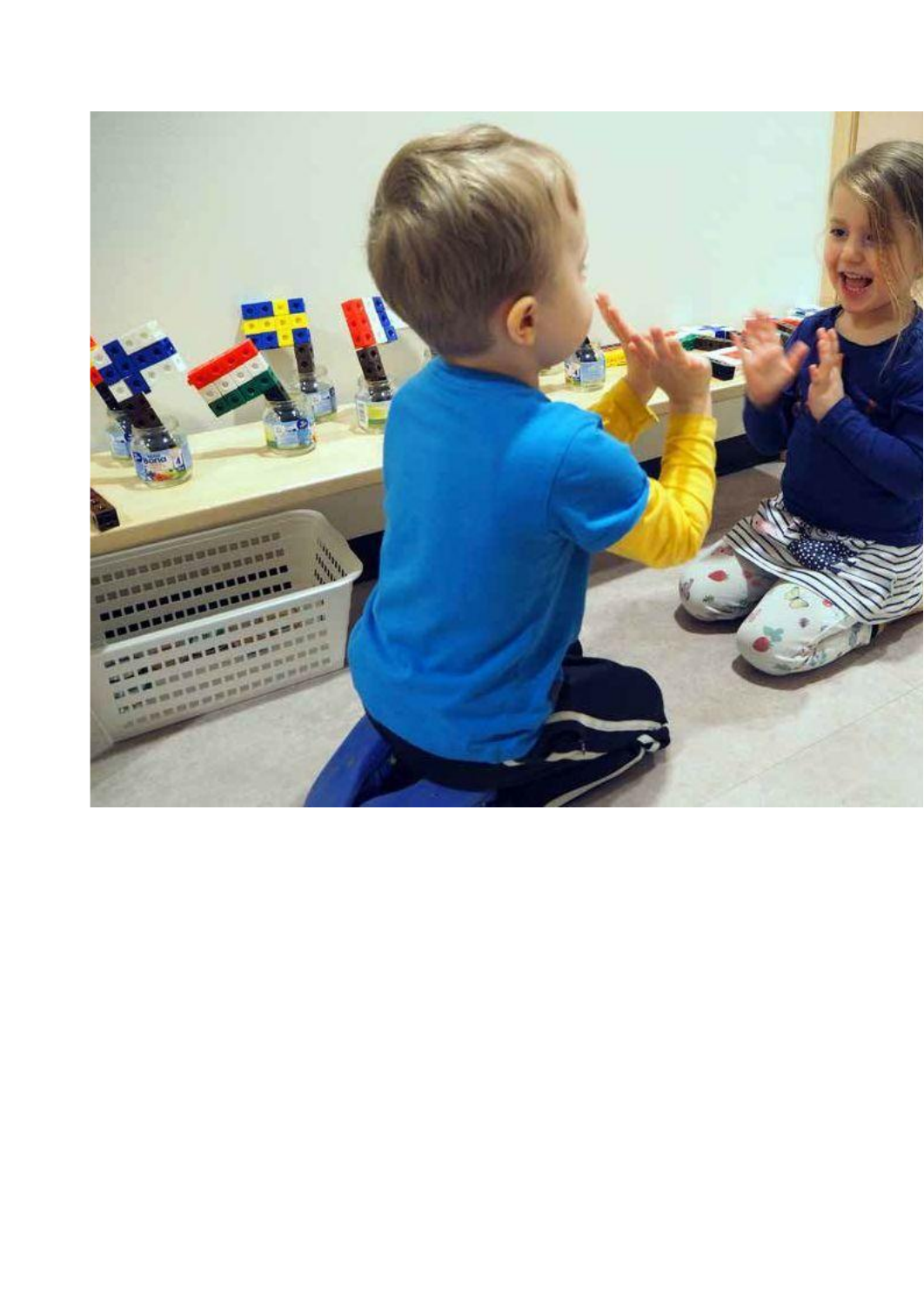

### **Contents:**

## **PLAYFUL LEARNING in Early Childhood Education in Finland**

PREFACE

ABOUT THE AUTHORS

TO THE READER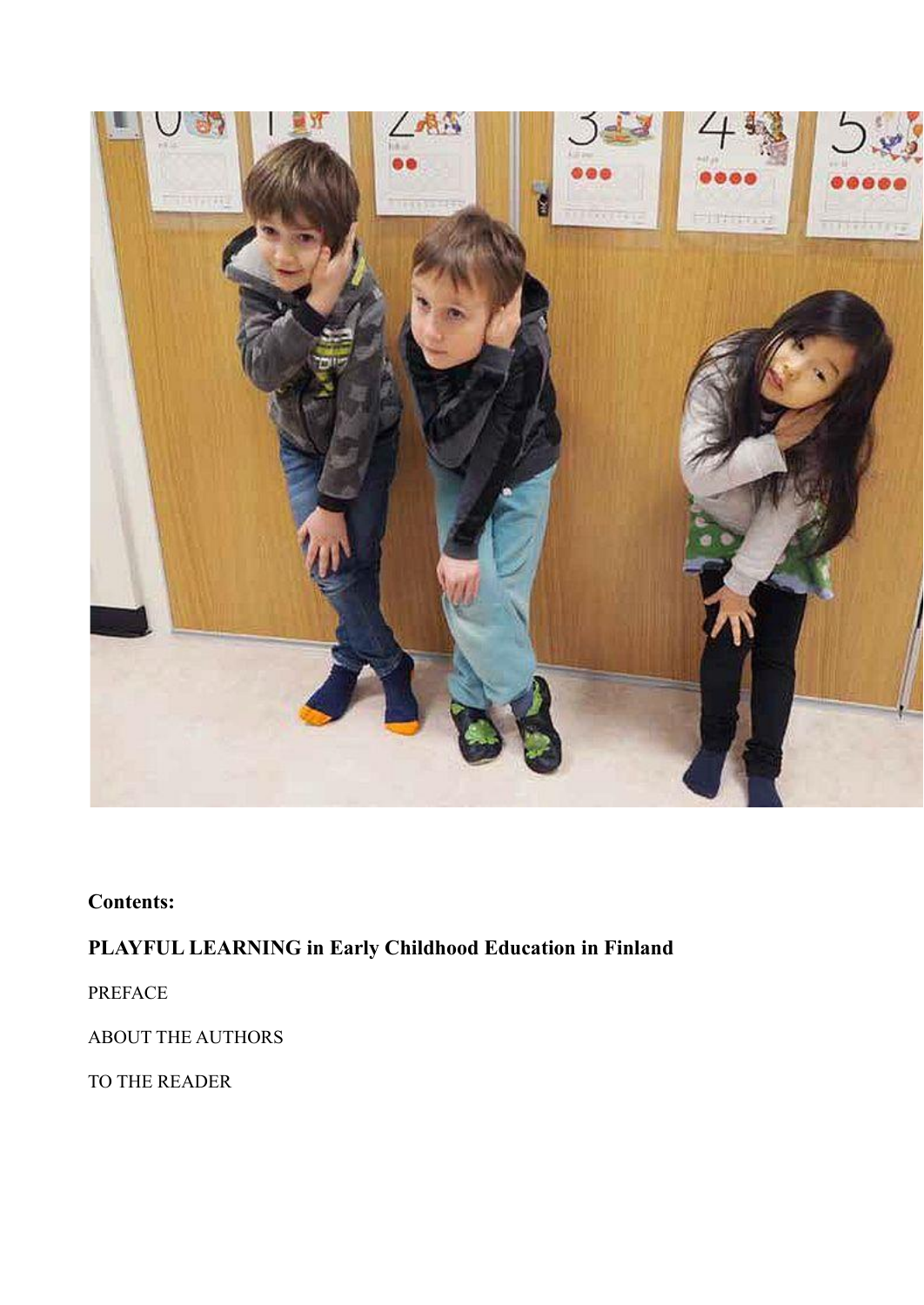

Principles of Early Childhood Education and Care (ECEC) in Finland Chapter 1. Early Childhood Education and Care (ECEC) in Finland

#### **PART II**

- Learning Areas in Early Childhood Education and Care (ECEC) in Finland
- Chapter 2. Playful Learning in the Rich World of Languages and Literacy
- Chapter 3. Art Education, Creativity and Play
- Chapter 4. The Emergence of Mathematical Thinking Through Play
- Chapter 5. Playfulness in Motor Learning and Physical Activity